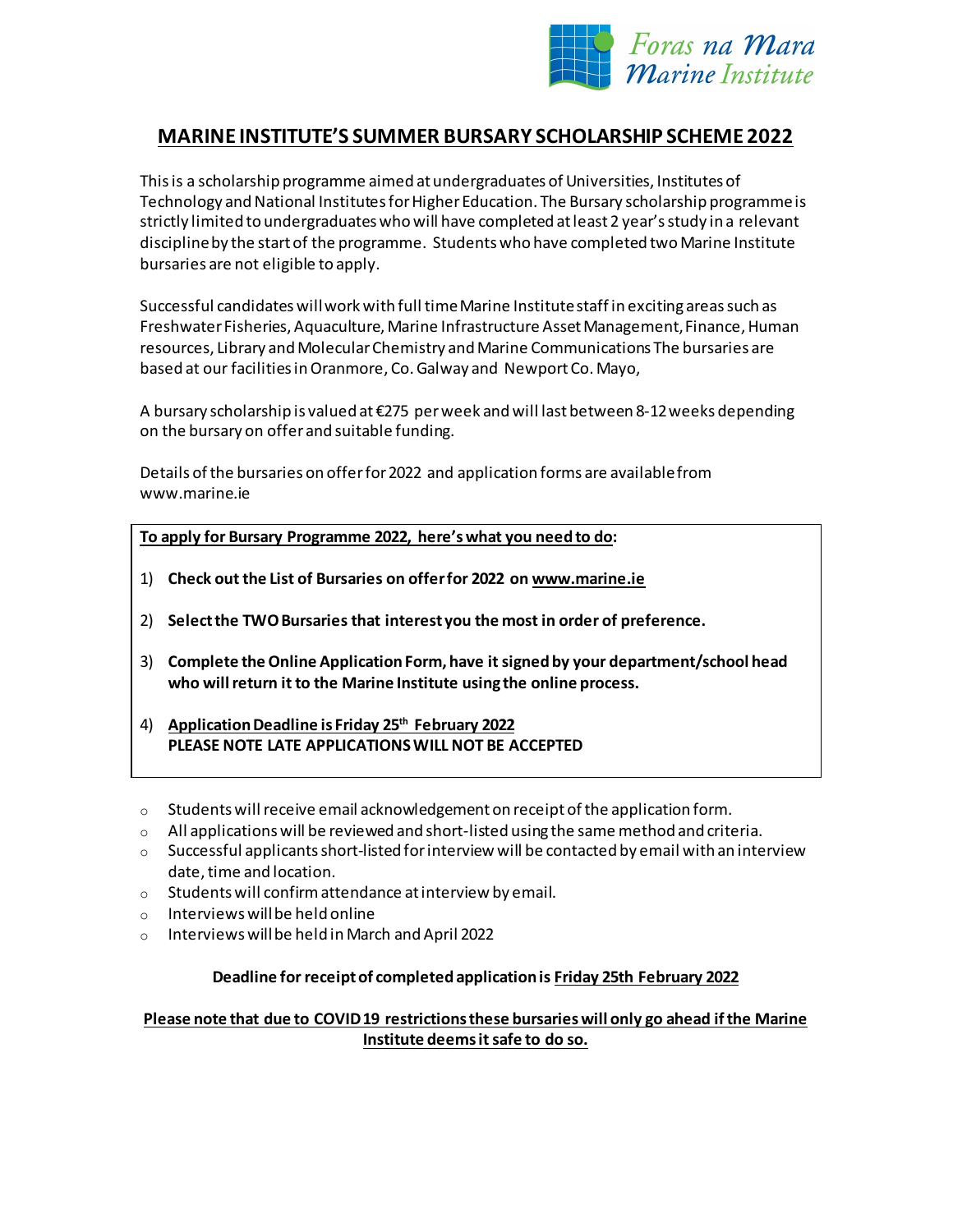#### **1. National Wild Salmon Assessment (1)**

One student is required for monitoring wild salmon caught by commercial and recreational fishing (draft net and angling), screening for the presence of microtags and collection of biological data and statistics. This bursary should have a combination of both field and laboratory work. The student will be based in Marine Institute Newport Co. Mayo from June to August. The duration of Bursary is 8 weeks.

## **2. Fish Husbandry/ Fishery (1)**

The bursar will assist with all aspects of aquaculture research currently being undertaken in the salmonid research unit. Hatchery duties will be based around associated fish husbandry procedures such as fish welfare, feeding, hygiene, mortality checks, fish grading, fish harvesting and data processing. The student will gain experience in working with both Flow Through and RAS (Recirculating Aquaculture System) production. The bursar will also provide support to the Fishery Manager with the day to day running of Burrishoole Fishery. Fishery duties will include: record keeping / data input (excel spreadsheets), dealing with customers, microtag recovery from ranched salmon returns (coring etc.) and working with ghillies to ensure compliance with safety procedures. An interest in angling is desirable. The bursary will be based in the Marine Institute Newport, Co. Mayo. Boat handling would be an advantage for the fishery side of the bursary. The duration of Bursary is 12 weeks.

## **3. Salmon and Eel Fish Stock Census(1)**

One student is required to assist in daily monitoring of the fish trapping installations including counting and sampling salmon, sea trout and eel as part of a team. Fish Trap Census is one of the core research programmes undertaken in Marine Institute Newport Co Mayo and the Salmon Ranching Programme is an integral part of the Census work. The student involved with this bursary will, while working as part of a team, assist with monitoring fish movements, taking measurements, fish scale samples, tagging & releasing salmon & trout and will be involved with sampling returned ranched salmon for tags and other associated lab work (such as digitising fish scales).

The student will also be involved in a number of areas of the Burrishoole eel programme; assisting with netting surveys on the lakes in Burrishoole, data collection in the field surveys and fish traps and also with the laboratory sampling of eels. The bursary will involve a combination of field, laboratory and office duties. Data entry and data preparation for upload into a new database will also be a component of the work. Eels are a common fish coming under increasing conservation pressure to protect the declining stocks. The Irish Eel Management Plans submitted to the EU in Jan 2009 have established various strict management measures. Monitoring the implementation of these measures along with surveys to assess the current status of the stock are components of the eel Management Plans.

The work will include daily working in the fish traps (salmon, eels, trout) on the two rivers, some initial data processing, dissection and retrieval of tags from ranch salmon, preparation of scale samples for age analysis.Data entry and data preparation for upload into a new database will also be a component of the work. For the eels, the routine will be to monitor daily the elver trap, and to assist in the fyke net survey of each of four lakes in Newport, taking about 10 days in the field.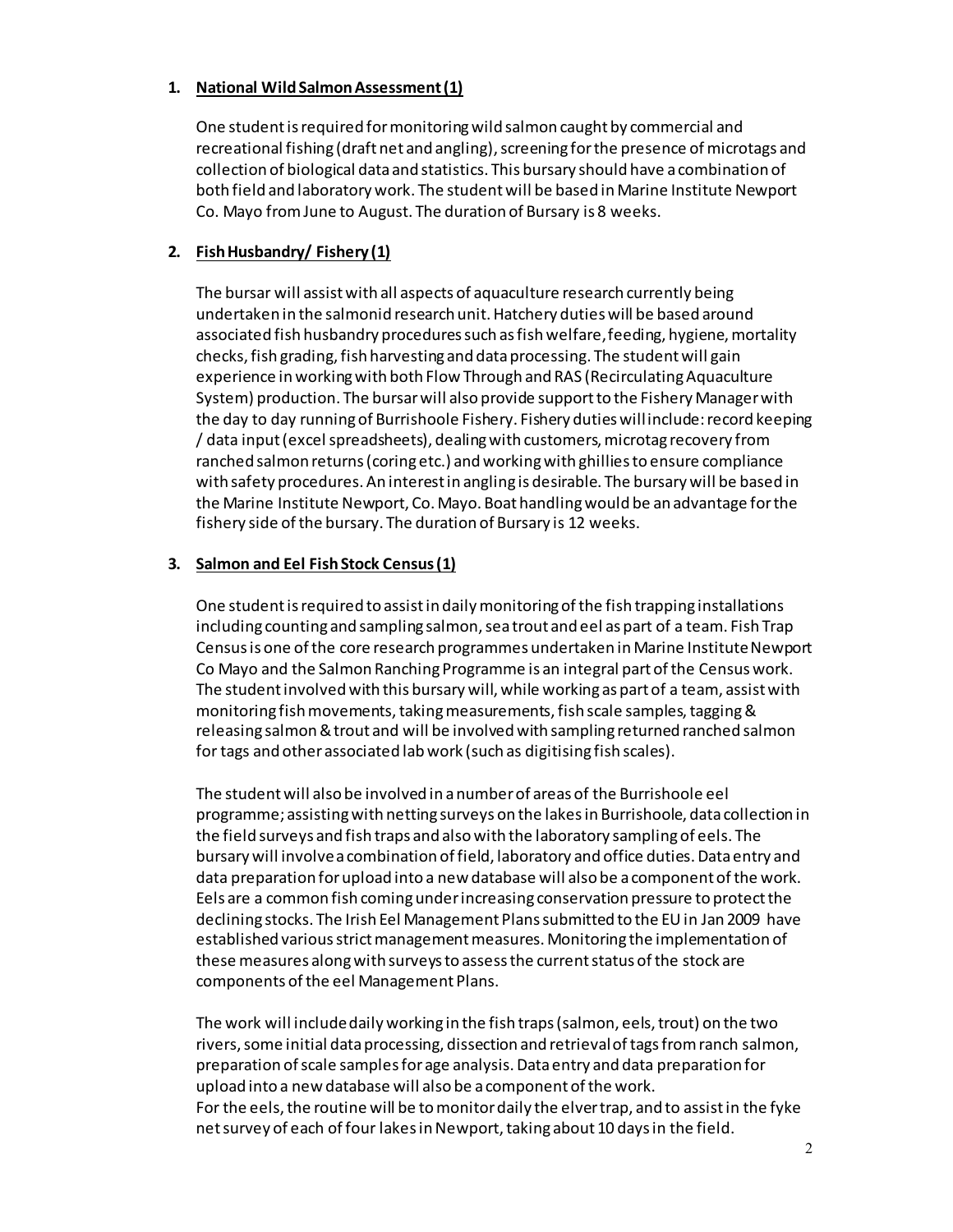Much of the work will be outdoors. A flexible working arrangement may be needed for covering weekends and evenings, largely weather dependent.

The student must be physically fit/ happy to work outdoors, in local lake boats and in the lab. Good computer skills with working knowledge of MS Excel and Word. The student must be flexible and willing to work shifts and/or balance time worked with time off.Own transport essential due to COVID travel restrictions for both getting to and from work, but also during work to travel between locations on a daily basis. A sea survival certificate is essential for this bursary. The duration of the bursary is 12 weeks. This bursary will be based in Newport Co. Mayo.

#### **4. Aquaculture Field / Laboratory Assistant (1)**

This bursary will involve assisting the Aquaculture Section scientists with day-to-day work and helping out on research projects. It will involve working with aquaculture species (such as fish, shellfish, seaweeds, etc.) in an integrated aquaculture environment. The work will involve taking samples from the marine environment and fish farm installations, environmental monitoring, and analysis of these samples, general laboratory tasks and other duties as required. There will also be desk top work, such as a report on aquaculture standards and certification to be carried out, as well as analysis of archival materials and reporting on the content.

A key focus of the bursary will be fieldwork, which will involve working at sea alongside the Aquaculture team in remote locations, in Connemara, working from small inshore boats. There will be some morning and evening work required pursuant to weather conditions and tides. Strong computer skills are required for this bursary, especially MS Excel. A Safety at Sea Certificate is an essential requirement as well as a full driver's licence and access to a vehicle.

The duration of Bursary is 12 weeks and will be based in the Marine Institute Oranmore Co. Galway.

#### **5. Aquaculture - Lobster cultivation as part of Integrated Multi-Trophic Aquaculture (1)**

Lobster are being cultivated at the Marine Institute Integrated Multi-Trophic (IMTA) Aquaculture research site in Lehanagh Pool Cashel Bay, Connemara Co. Galway. Ongoing trials are in collaboration with NUIG - Carna Research Station and the H2020 ASTRAL project. Lobsters are being monitored for growth and performance, to fine tune cultivation at sea prior to release as a restocking initiative.

The role of this bursary will be to conduct an in depth literature review of lobster stocks and restocking initiatives, including tagging, identification and genetic population studies. Lab work will include image analysis to measure growth of the standing stock. Fieldwork will include measurements of the stock in situ and epi-biotic community structure of the cultivation environment.

This bursary will also involve assisting the Aquaculture Section scientists with day-to-day work and helping out on research projects. A key focus of the bursary will be fieldwork, which will involve working at sea alongside the Aquaculture team in remote locations, in Connemara, working from small inshore boats. There will be some morning and evening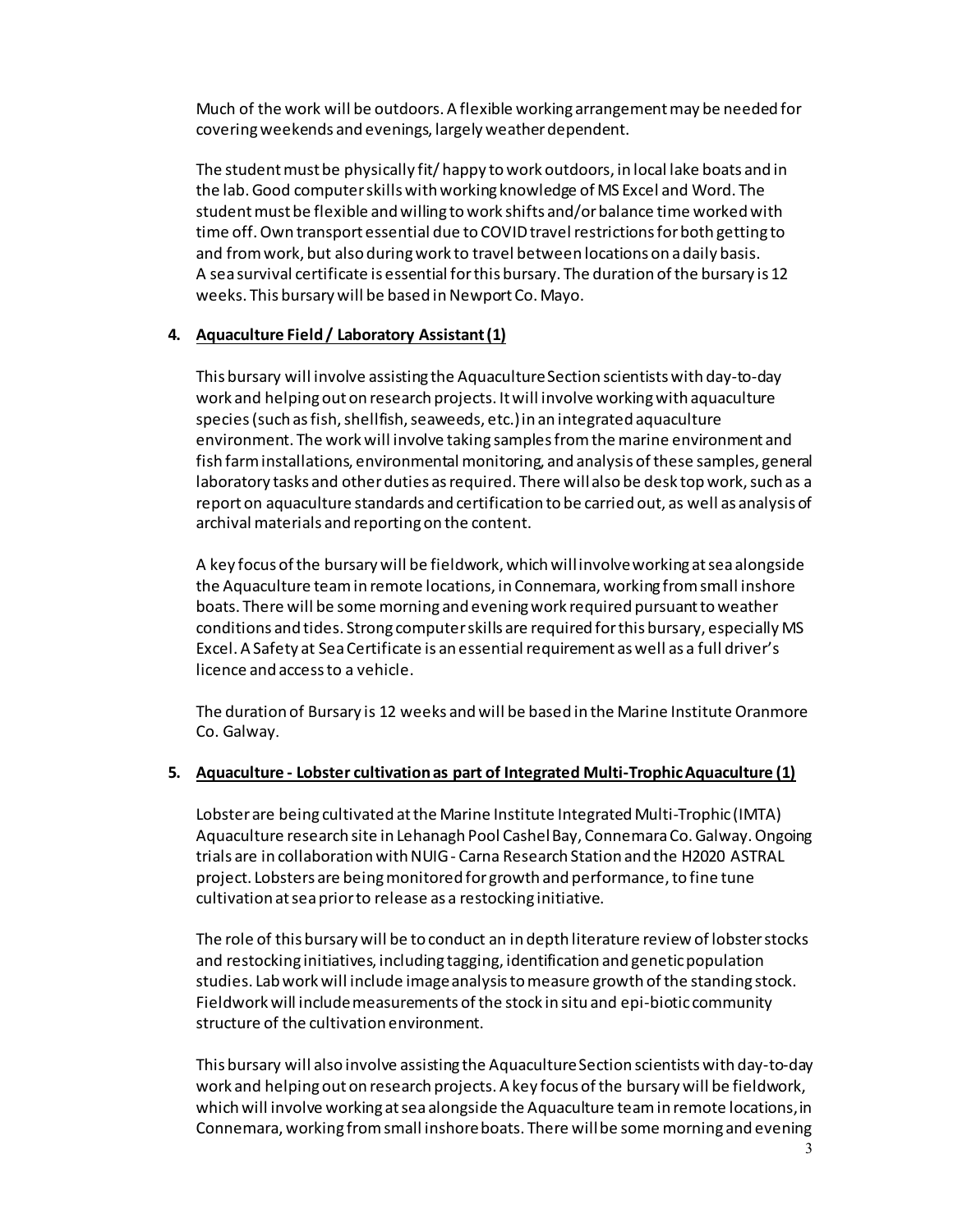work required pursuant to weather conditions and tides. Strong computer skills are required for this bursary, especially MS Excel.

A Safety at Sea Certificate is an essential requirement as well as a full driver's licence and access to a vehicle.

The duration of Bursary is 12 weeks and will be based in the Marine Institute Oranmore Co. Galway.

## **6. Ecological Monitoring in Burrishoole (1)**

This student will work with the Burrishoole catchment team on ecological monitoring. They will assist with: fisheries surveys, water sampling (rivers and lakes), chemical analyses, macroinvertebrate identification, sensor downloads, bird and habitat mapping. The work will include long periods at a microscope as well as full days outside on fieldwork. There may also be some data entry tasks if weather excludes fieldwork. The student must be goal-orientated, flexible, willing to play a team role, able to work by themselves. Happy to work outside as well as in the lab. It would be great if they had a little bit of invertebrate taxonomy experience.

Own transport essential due to COVID travel restrictions for both getting to and from work, but also during work to travel between locations for fieldwork.

The duration of Bursary is 12 weeks and will be based in the Marine Institute Newport Co. Mayo.

# **7. Oceanographic inventory and data analysis (1)**

The Oceanographic Services group has collected many datasets related to temperature, salinity and ocean currents in Irish waters. These datasets are archived in various locations and formats. As part of our ocean climate programme we plan to organise these data sets, quality assure them and analyse the data to elucidate trends in ocean climate in Irish waters. A bursar is required to support this work.

The bursar will:

- Work through the Research Vessel-Operations cruise reports to identify additional valuable oceanographic data collection activity.
- Sort legacy data on the OceanSQL file server and conduct quality assurance on the data.
- Manually convert old Conductivity, Temperature, Depth data from .CON to .XMLCON using Jupyter notebooks (training provided)
- Update inventory of temperature,salinity and ocean current data in Irish waters. This will include location, depth and duration of data sets.
- Conduct quality assurance checks on the data in line with the Institute's Quality management framework and assessing data process gaps.
- Analyse the data to elaborate trends in the data collected.

There may be some limited oceanographic data collection at sea (subject to COVID restrictions during the bursary), therefore a sea survival certificate is desirable. Some experience in working with scientific data sets would be an advantage.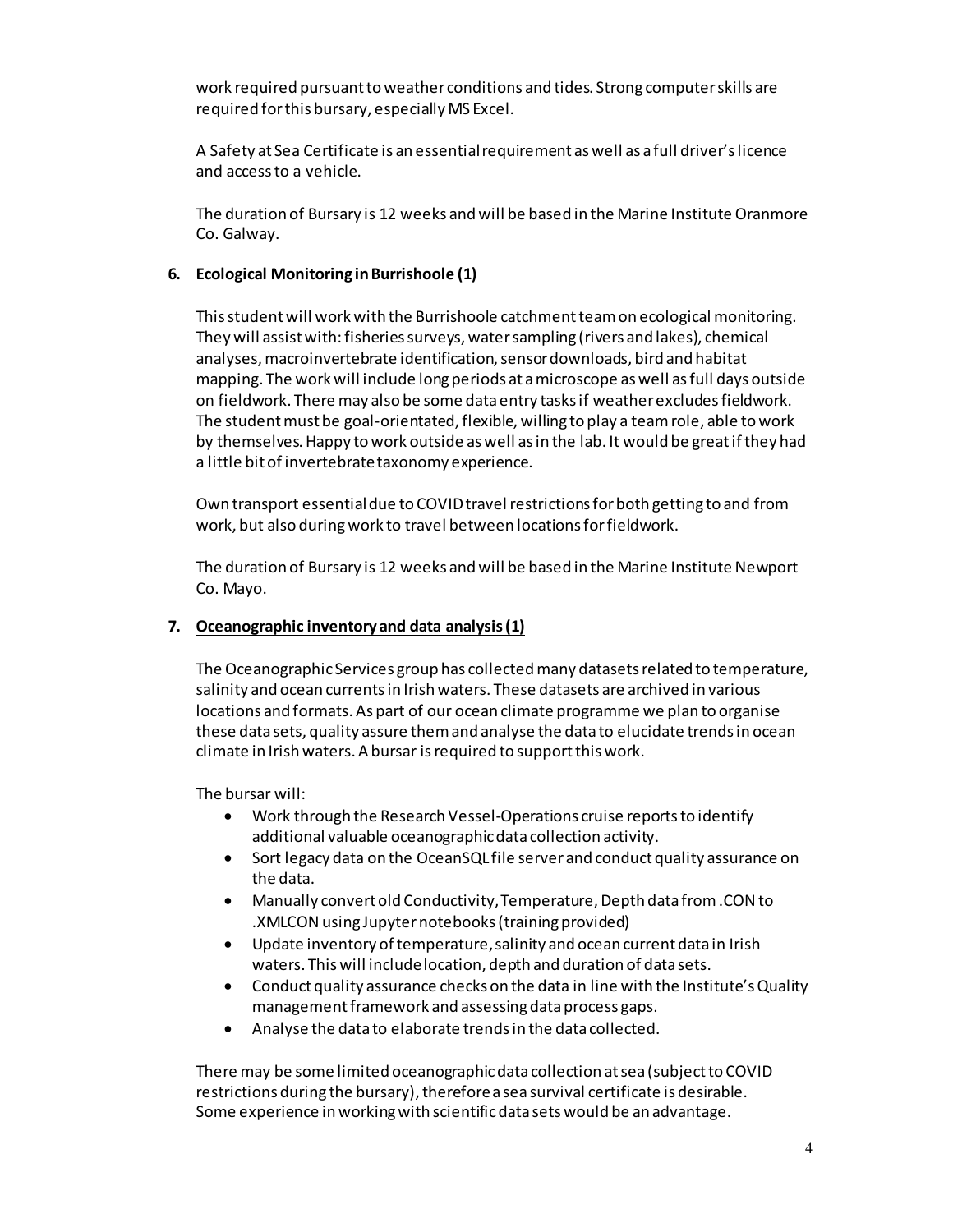The bursary will be home based or in Marine Institute Oranmore if restrictions are lifted and the duration is 12 weeks.

## **8. Communications – Communications Content Creator (1)**

The Communications Team of the Marine Institute are looking for a Bursar who loves to write, proofread, design or produce multimedia content with proven skills in science publishing, science communication or mainstream media.

Whether your skills lie in interviews, data journalism, graphic design, video or podcasting, we want to hear from you. We are looking for a Communications Content Creator to support us is producing quality, informative and engaging content that tells the Marine Institute's story.

- The successful bursar will have proven skills in one or more of the following areas. Developing content marketing ideas, writing stories
- Shooting and editing video and/or photography,
- Producing marketing collateral for print or online applications
- Writing content material for all forms of digital and offline marketing materials.
- Assisting in creating content for social media, videos and other media projects.
- Supporting the development and creation of content and campaigns across multiple media (print/collateral, interactive/web, e-marketing)
- Assisting in the development and execution of social media promotion

The bursary will be home based or in Marine Institute Oranmore if restrictions are lifted and the duration is 12 weeks.

# **9. Library and Lab: working with crayfish historical materials, and validation of molecular detection techniques for pathogens of aquatic animals (2)**

This is a joint project between the Library and the Fish Health Unit (FHU) based at the Marine Institute in Oranmore Co Galway. Two students are required for the joint project. The students will work together as a team. You will work part time in the library gaining valuable experience in information management, and work part time in the lab, gaining valuable hands on experience in an active working laboratory.

The library has acquired a large collection of historical reference materials on crayfish and eels. These materials will be used by the FHU as reference baseline figures, containing important data for future research and study.

In the library and archive room, you will sort, itemise, catalogue, digitise, and correctly store the reference materials. Where legally possible, you will also learn to make items openly available on our digital library.

Your lab-based work will be in the molecular biology section of the FHU. This project aims to evaluate the sensitivity, specificity and reproducibility of established and novel real-time qPCR assays used to detect and identify pathogens of aquatic animals, in particular, crayfish and finfish. You will gain valuable experience in the planning and execution of a series of suitable experiments to verify such diagnostic methods are fit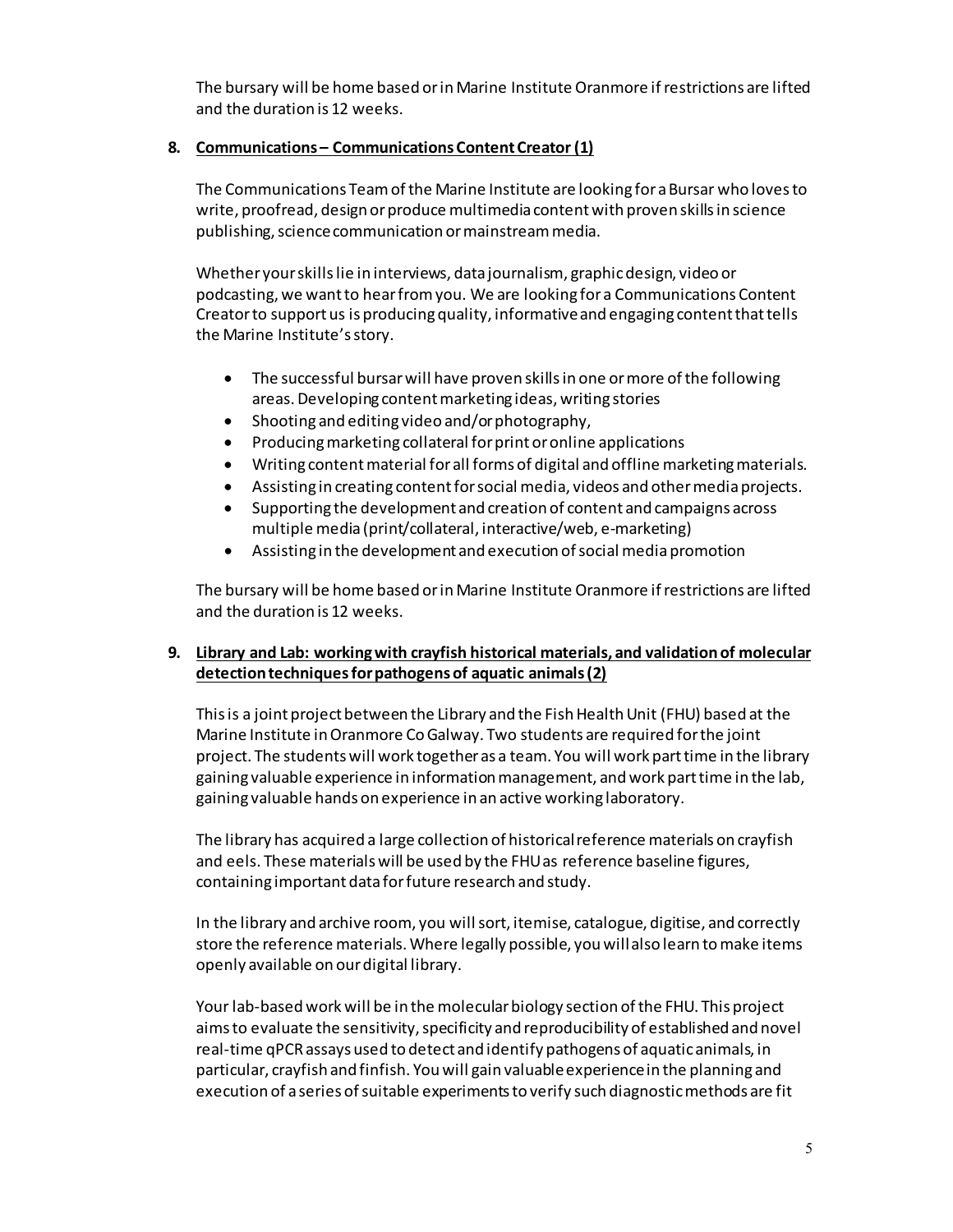for purpose, with the ultimate aim of establishing a set of "rules" to govern the interpretation of molecular diagnostics results. Techniques used will include:

- Dissection of crustacean and finfish samples.
- DNA and RNA extraction.
- Preparation of PCR master mixes, positive control material, primer and probe working stocks, and other molecular reagents as required.
- PCR and real-time quantitative PCR (qPCR).
- Statistical data analysis and calculation of Limit of Detection/Quantification Scores.
- Preparation of reports to collate experimental data.

An interest in historical content, libraries, native crayfish species, aquaculture activities, molecular test methods, or validation processes would be advantageous but not essential.

For library, information management, communications or similar students, there is scope to work on the project without the lab work for a suitable candidate. The duration of Bursary is 12 weeks.

## **10. Research Office Administrator(1)**

One student is required to work with the finance team. The role will involve working with the Research and Systems Accountant on a variety of externally funded projects. You will be working on the financial reporting element of projects, assisting in the review and internal audit, of cost statements prior to submission to the EU. Liaise with stakeholders and follow up on outstanding information or documentation as identified during the review and audit process. Monitor and update the master project tracker, assist in prioritising workload based on reporting deadlines. Maintain project dashboards on SharePoint Online.

Good working knowledge of Ms Office and very comfortable with Excel. Can demonstrate the following competencies: good communicator, strong organisational skills, has attention to detail and initiative. Has an interest in accountancy, as a career.

The bursary will be home based or in Marine Institute Oranmore if restrictions are lifted and the duration is 12 weeks.

#### **11. Refining measurement of Ireland's Ocean Economy (1)**

This Bursary involves desk top research to identify possible new sources of data that would support refined measurement of Ireland's Ocean Economy through ocean satellite accounts. The research will include a review of NACE codes used to measure ocean economies including by OECD, EU Commission and the Socio-Economic Marine Research Unit in NUIG. In addition, the bursar would explore what Irish data is available to support measurement of these NACE codes.

The Bursar will be asked to provide a report and database of sources of data in Ireland. Experience working with large scientific or economic datasets would be beneficial.